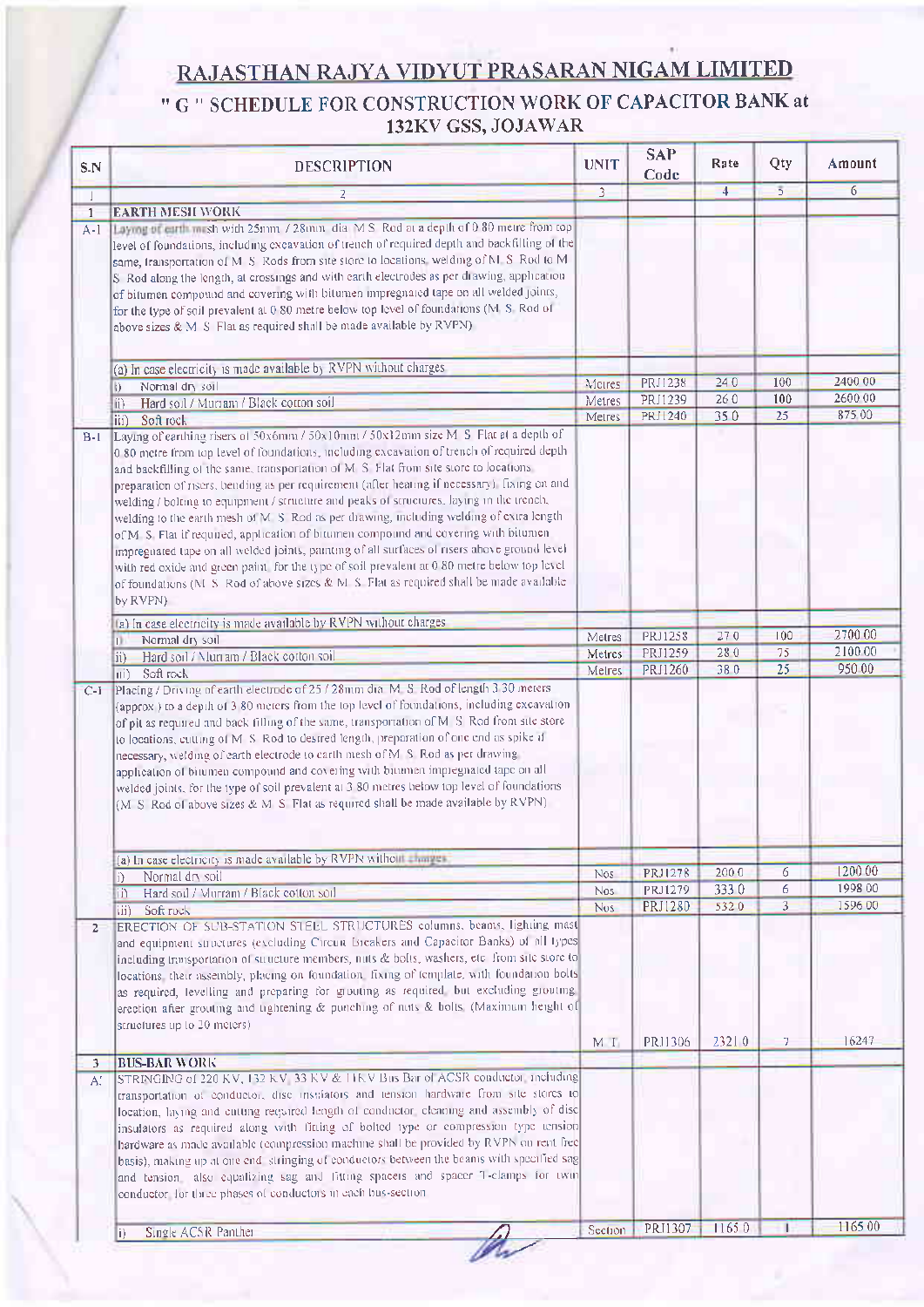| .N                | <b>DESCRIPTION</b>                                                                                                                                                                                                                                                                                                                                                                                                                                                                                                                                      | <b>UNIT</b>    | <b>SAP</b><br>Code | Rate   | Qty             | Amount   |
|-------------------|---------------------------------------------------------------------------------------------------------------------------------------------------------------------------------------------------------------------------------------------------------------------------------------------------------------------------------------------------------------------------------------------------------------------------------------------------------------------------------------------------------------------------------------------------------|----------------|--------------------|--------|-----------------|----------|
| $\mathbf{1}$      |                                                                                                                                                                                                                                                                                                                                                                                                                                                                                                                                                         | $\overline{3}$ |                    | 4      | 5.              | 6        |
| B                 | JUMPERS of ACSR conductor (3 nos Y-1ype) between bus to equipment, or between<br>equipment to equipment or between bus to bus, including transportation of conductor, disc<br>insulators and hardware from site stores to locations, cleaning and assembly of disc<br>insulators as required along with fitting of suspension hardware and crection as required,<br>cutting required length of conductor, making connections, fixing of spacers & spacer T-<br>clamps as required, rightening of clamps / connectors, dressing, etc., for three phases. |                |                    |        |                 |          |
|                   | i) Single ACSR Zebra / Panther conductor                                                                                                                                                                                                                                                                                                                                                                                                                                                                                                                | Set            | PRJ1312            | 3330   | $\overline{20}$ | 666000   |
| $\overline{4}$    | STRINGING of Earth wire (size 7/3 15 mm or 7/4 00 mm), including transportation of<br>earthwire, tension hardwares, etc., from site store to locations, laying and cutting required<br>length of earthwne, fitting of bolted type or compression type hardware as made available<br>(compression machine shall be provided by RVPN on rent free basis ), making up at one-<br>end, stringing of canhwire between structure peaks with specified sag and tension,<br>jumpering and connecting earth bonds, for single earthwire                          | Each           | PRJ1316            | 2920   | 3               | 876 00   |
| 5                 | <b>ERECTION OF SUB-STATION EQUIPMENTS</b>                                                                                                                                                                                                                                                                                                                                                                                                                                                                                                               |                |                    |        |                 |          |
| A                 | Erection of Current Transformer / Potential Transformer / Capacitive voltage Transformer /<br>Series Reactor / Residual Voltage Transformer / Neutral Current Transformer with clamps<br>& connectors, on already erected steel structure including transportation from site store to<br>locations, fabrication of base frame, fixing of terminal connectors, tightening of nuts &<br>bolts etc., complete in all respects.                                                                                                                             |                |                    |        |                 |          |
|                   | 33 KV or 11 KV CT / PI<br>liii)                                                                                                                                                                                                                                                                                                                                                                                                                                                                                                                         | Nos.           | <b>PR11321</b>     | 5320   | 3               | 1596.00  |
| B                 | Erection of Isolators on already erected steel structure including transportation of base<br>frame, P. I. s, contacts, mechanism box, clamps & connectors, etc. from site store to<br>locations, minor fabrication as required, and fixing of terminal connectors, etc.,<br>adjustment/ alignment of isolator and its earth blade, if provided, for their smooth<br>operation and final adjustment if required after jumpering                                                                                                                          |                |                    |        |                 |          |
|                   | iii) 33 KV & 11 KV                                                                                                                                                                                                                                                                                                                                                                                                                                                                                                                                      |                |                    |        |                 |          |
|                   | a) Without Earth Blade                                                                                                                                                                                                                                                                                                                                                                                                                                                                                                                                  | Nos            | PR11333            | 9160   |                 | 91600    |
|                   | b) With Single Earth Blade                                                                                                                                                                                                                                                                                                                                                                                                                                                                                                                              | Nos            | PRJ1334            | 13640  | $\overline{2}$  | 2728 00  |
| $\mathsf{C}$      | Erection of 2x33 KV or 2x11KV Capacitor Bank, with Series Reactors & Residual Voltage<br>Transformers/Neutral Current Transformers, including transportation of equipment,<br>structure. Sue store to location, assembly of structure, their placing on Foundation leveling.<br>and preparing for grouting as required, but Excluding grouting, assembly of capacitor bank<br>cells on frames As required & their connections as per manufacturer's drawings, Fixing of<br>terminal connectors etc.                                                     |                |                    |        |                 |          |
|                   | Erection of 33 KV or H KV Circuit Breakers including transportation of equipment,                                                                                                                                                                                                                                                                                                                                                                                                                                                                       | Each           | PR11337            | 184660 |                 | 18466 00 |
| D                 | structure members, nuts & bolts, clamps & connectors, etc. from site store to location<br>assembly of support structure, their placing on foundation, levelling and preparing for<br>grouting as required, but excluding grouting assembly / placing of poles, mechanism box,<br>etc. on support structure as per manufacturer's drawings, fitting of terminal connectors, etc.<br>but excluding commissioning of CB.                                                                                                                                   |                |                    |        |                 |          |
|                   | i) 33 KV or HKV Outdoor Type (VCB / SF 6)                                                                                                                                                                                                                                                                                                                                                                                                                                                                                                               | Nos.           | PRJ1340            | 7404 0 |                 | 7404 00  |
| E                 | Erection of Post Insulators on already erected structures including transportation of P I<br>'s, nuts & bolts, clamps & connectors, etc. from site store to locations, fabrication of base<br>frame & assembly if required, fixing of clamps, etc.                                                                                                                                                                                                                                                                                                      |                |                    |        |                 |          |
|                   | 33 KV or H KV<br>hii)                                                                                                                                                                                                                                                                                                                                                                                                                                                                                                                                   | Nos            | PRJ1344            | 750    | 6               | 450 00   |
| 6                 | Erection of Control & Relay Panels complete in all respects including transportation from<br>site store to control room, placing on foundation / cable trench as per layout,<br>interconnection between Control & Relay panels and with existing panels, fixing of side /<br>top covers and doors, earthing to existing earth strip in control room, connection of bus-<br>wiring to existing panel and between control and relay panel, as required                                                                                                    |                |                    |        |                 |          |
|                   | Simplex Panel, DC Panel, RTCC Panel, PLCC Panel, etc.<br>iii)                                                                                                                                                                                                                                                                                                                                                                                                                                                                                           | Nos            | PRJ1353            | 6320   |                 | 632 00   |
| $\overline{\tau}$ | Erection of Marshalling Kiosk/ Line Matching Unit (LMU) / Line Matching &<br>Distribution Unit (LMDU) complete in all respect including transportation from site store                                                                                                                                                                                                                                                                                                                                                                                  |                |                    |        |                 |          |
|                   | to location, placing on foundation / cable trench as per layout, preparing for grouting of<br>foundation bolts but excluding grouting, etc.                                                                                                                                                                                                                                                                                                                                                                                                             |                |                    |        |                 |          |